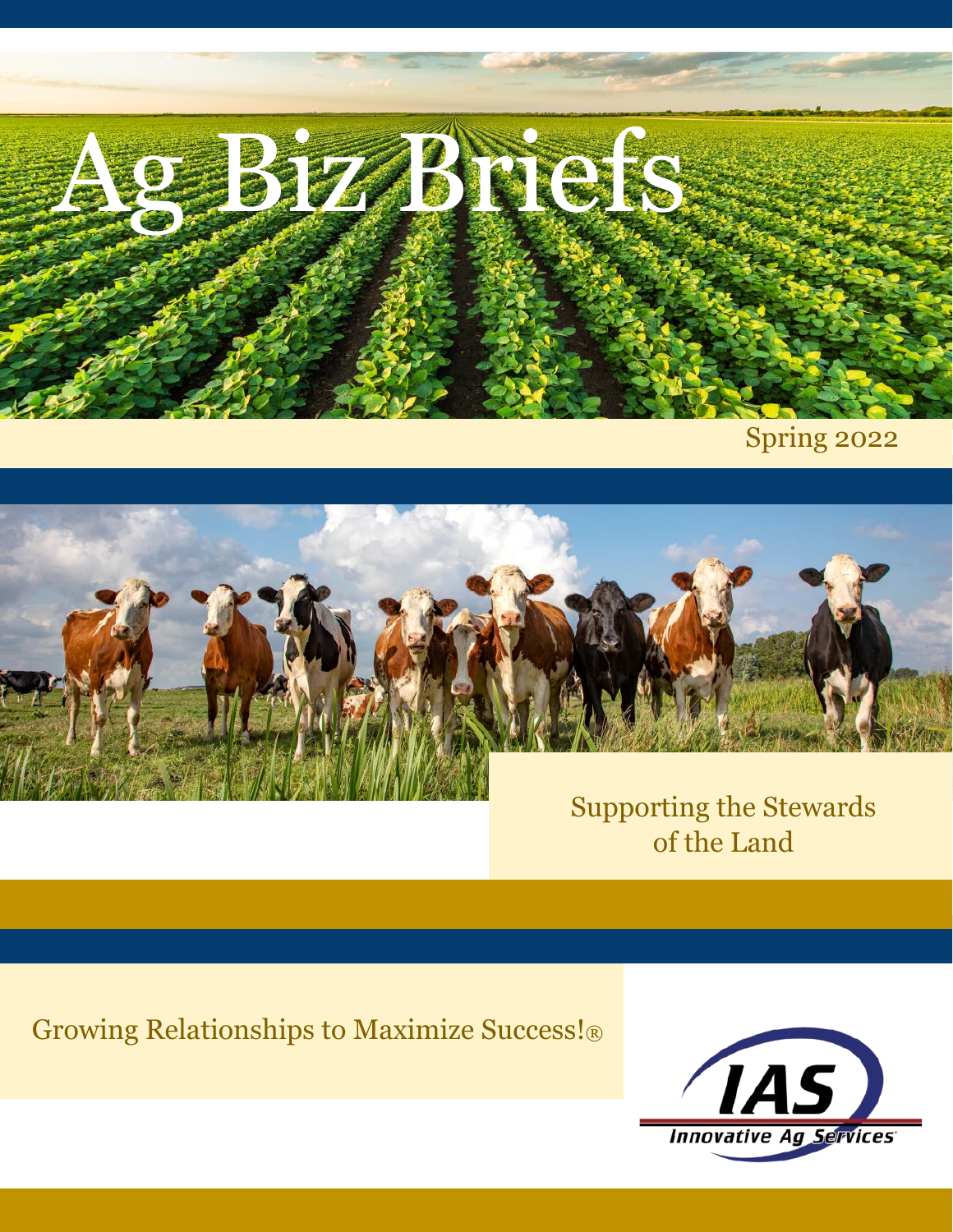# **Spring 2022 Update**

Rick Vaughan, CEO

Greetings everyone.

Spring is here, but as I write this, we have not been able to get much work accomplished with our agronomic field activities. While it looked promising in mid-March, here we are in early April still waiting to get rolling. Most reports across our IAS geography say that we have had some good moisture over the last month. We are fortunate in this regard as some other areas of Iowa are much dryer.

It is hard to believe that two years ago this month we were in the middle of a high level of uncertainty with Covid. While I am extremely glad Covid uncertainty seems to be behind us, here we are with a new set of challenges and uncertainty. These supply chain logistics problems spanning all industries are real. I am sure all of you feel it every day also. These problems, combined with the volatility in commodities have created some real opportunities and challenges. Our teams have been extremely diligent in procuring products, managing logistics, and managing risk. We are ready for spring and eager to get started helping our customers with their 2022 crop.

We are seven months through another fiscal year as I write this newsletter article. I can report that this year is going well for IAS. The areas with the largest financial improvement are our Agronomy Division and Ethanol Division. Agronomy had a fantastic fall with excellent volumes and good margins. We anticipate a similar spring. Most products are here and are ready for spring. Ethanol had unusually positive margins during the fall, good margins through the winter, and maintaining good margins thus far this spring. Our other IAS divisions are doing well and are on pace to have similar years to the past and on par with budgets. These returns are adding additional strength to our already strong balance sheet. Your board of directors has maintained their annual discipline of returning past equities to members and adding capital improvements back into the business.

The board election process is several months away yet, but I would like to inform you of this year's details. Vice President Steve Perry from the New Providence/Owasa/Cleves/Faulkner area, Secretary Loren Manternach from the Cascade/Farley/Monticello/Central City/Hopkinton area, and Joe Thraenert from Elma/ Alta Vista/Oran area are up for re-election. We will need to complete the slate of candidates by October. The nominating committee members are Tim Burrack, Ryan Collins, and Adam Hill. The nominating committee will consider members who live in the general geography of the incumbent board members. If you have interest and/or have questions you are welcome to call President Randy Blake, any of the IAS nominating committee members, other board members, or myself. Your local IAS location manager can also assist you with the process. IAS welcomes and encourages members to consider running for the board. The IAS board did approve Jeff Lindsay from the Winthrop/Manchester/Indy/Masonville area for another one-year term as an associate director.

The IAS Board of Directors took time from their busy schedules this past winter to invest some formal time in education and planning for IAS. The IAS board allots time during several board meetings each year to bring in outside expertise using webinars. This process has worked well to expand their reach of knowledge in multiple subjects. The board last invested multiple days away from their operations in 2019 for the Commodity Classic and in 2017 for Argentina. This year, the board traveled to California. We were fortunate to be able to spend a whole day on a farm in Stratford, CA at Azcal Management Company. This farm raises pistachios, onions, grapes, cotton, wheat, and rye on 16 sections. In addition, they are working to develop self-driving tractor technology for orchard work. These machines run near 2 mph. The board was able to watch the prototype tractor navigate its end of field turn around while steering around a power pole. We also stopped at Buttonwillow Warehouse Company in Corcoran, CA., a retail agronomic farm supply organization like IAS. We also visited the World Ag Expo in Tulare, CA. The number one concern at the farm and agronomic retail outlet was water. The farm was constantly evaluating water amounts to ensure they were planting the right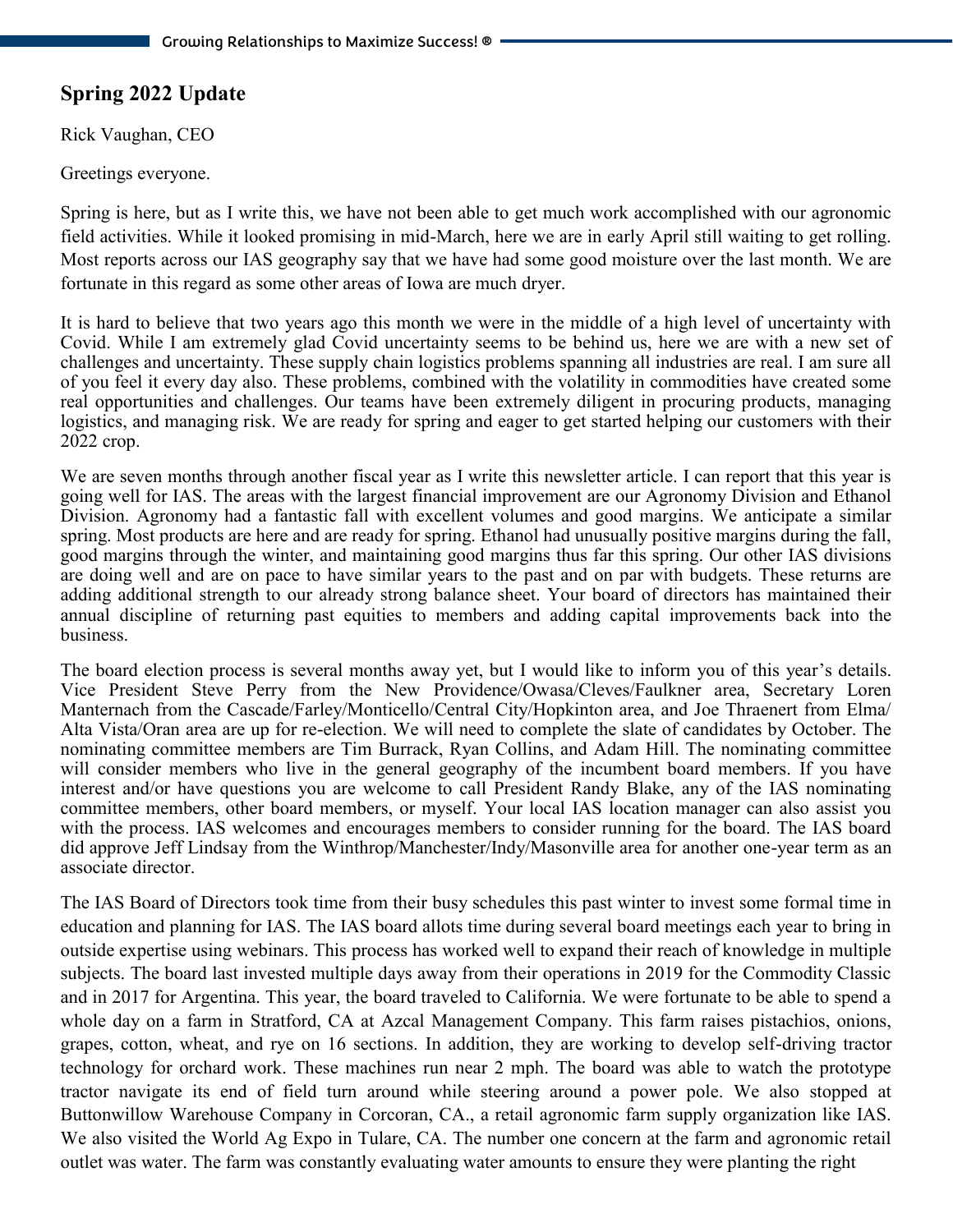crops. The retailer was constantly monitoring customer accounts to ensure their water status did not change before advancing more credit. The farm talked about how the investments made over time to ensure water availability were under constant threat from non-farm interests. It was common everyday conversation to discuss what may not be planted. The board enjoyed the opportunity to see the intensive cropping in California. I appreciate their time investment to expand their knowledge and understanding of agriculture outside of our local Iowa surroundings. This range of agricultural knowledge is important to our IAS board decision-making processes as we try to position the company for future success.

The March 31<sup>st</sup> crop report was a surprise in corn acres. This is not the first March crop report that ended up being short corn acres in a high price corn market. This spring planting season, we will see if people consider additional corn acres. Either way, it sets up marketing opportunities through the spring and ahead of the Thursday, June 30, 2022, USDA crop report. Today, new crop cash corn is near \$6.70 per bushel and new crop cash beans are near \$13.85 per bushel. I know costs are up this year, but those prices are tremendous. I also believe they can go higher. Please remember, that the markets can rise and fall while you are busy planting and then spraying. I know the use of offer contracts is a good way to lay off some of your production cost risk during market spikes. We are ready to help you place some corn and bean offers for the spring season.

We look forward to assisting your farming operation every day in all areas of our organization. We appreciate your business. Have a safe spring!!



Thank you to all our customers who came out to our Grain meetings this winter.

#### **IAS Board of Directors**

| Randy Blake - Chairman           | Tim Burrack - Director  | Joe Thraenert - Director          |
|----------------------------------|-------------------------|-----------------------------------|
| Steve Perry - 1st Vice President | Ryan Collins - Director | Jeff Lindsay - Associate Director |
| Adam Hill - 2nd Vice President   | Paul Cook - Director    |                                   |
| Loren Manternach - Secretary     | Stan Norman - Director  |                                   |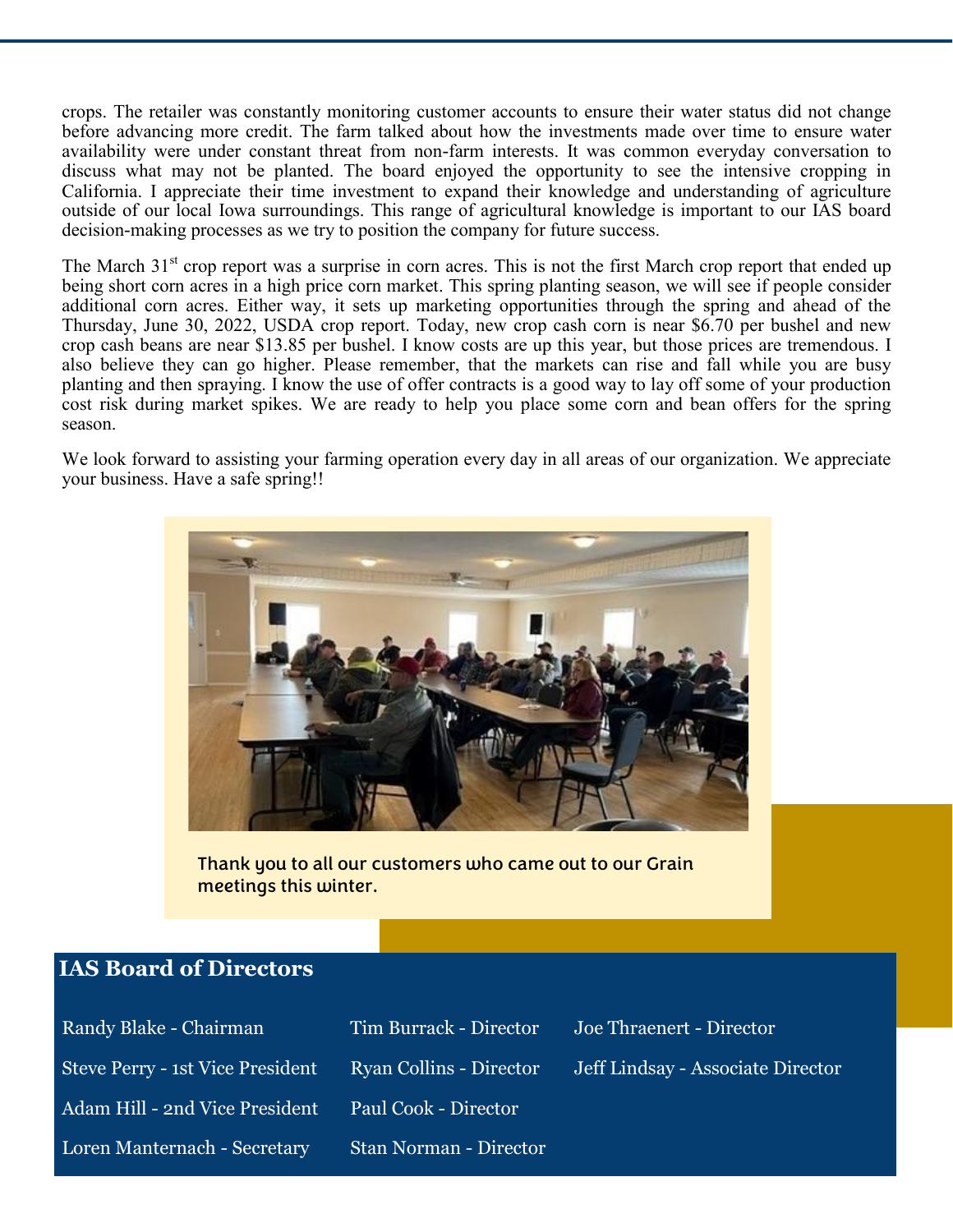### **Agronomy Update**

Tim Krausman, VP of Agronomy

This time of year, we've typically had an opportunity to start on spring field preparation that's done before planting. The weather hasn't allowed us to do so yet, compacting that window of opportunity. Fortunately, we had a good fall and were able to get more acres applied with dry fertilizer, phosphate, and potassium, along with NH3 to help keep the workload manageable this spring. This extra time gives us more opportunity to get the equipment ready, people trained, and the product better positioned logistically.

This growing season will provide some challenges when it comes to supply. This is especially true in the chemical sector of our business. At IAS, we believe we are positioned well to be able to offer excellent solutions for weed control this growing season. We still have most of the products that are in very tight supply in the industry, available to sell. We have already seen an incredible amount of growth in our chemical sales this year, this ability to offer these challenged supply products will continue to add to our increasing customer base. Planning and preparation will continue to be important to maximize the supply we have available. Inventories will be very low coming out of this growing season.

Fertilizer pricing continues to find upward pressure. There are multiple reasons why fertilizer has increased. Starting with the price of natural gas throughout the world, all the way to the war in Ukraine, with many others in the middle. I believe fertilizer supply will be available if needed, however as we go through spring and continue applications down the road at these price levels, just-in-time inventory may become more of a factor.

Keeping our finger on the pulse of sustainable ag, we continue our work with Land O'Lakes and Truterra to keep our growers informed on beneficial and profitable programs available. Through this partnership, we've been able to offer several programs that have brought value back to customers working with us. There will be more program opportunities like this coming available soon.

I would like to finish up with a big Thank You to everyone for their business, and we wish everyone a safe and prosperous 2022 growing season.

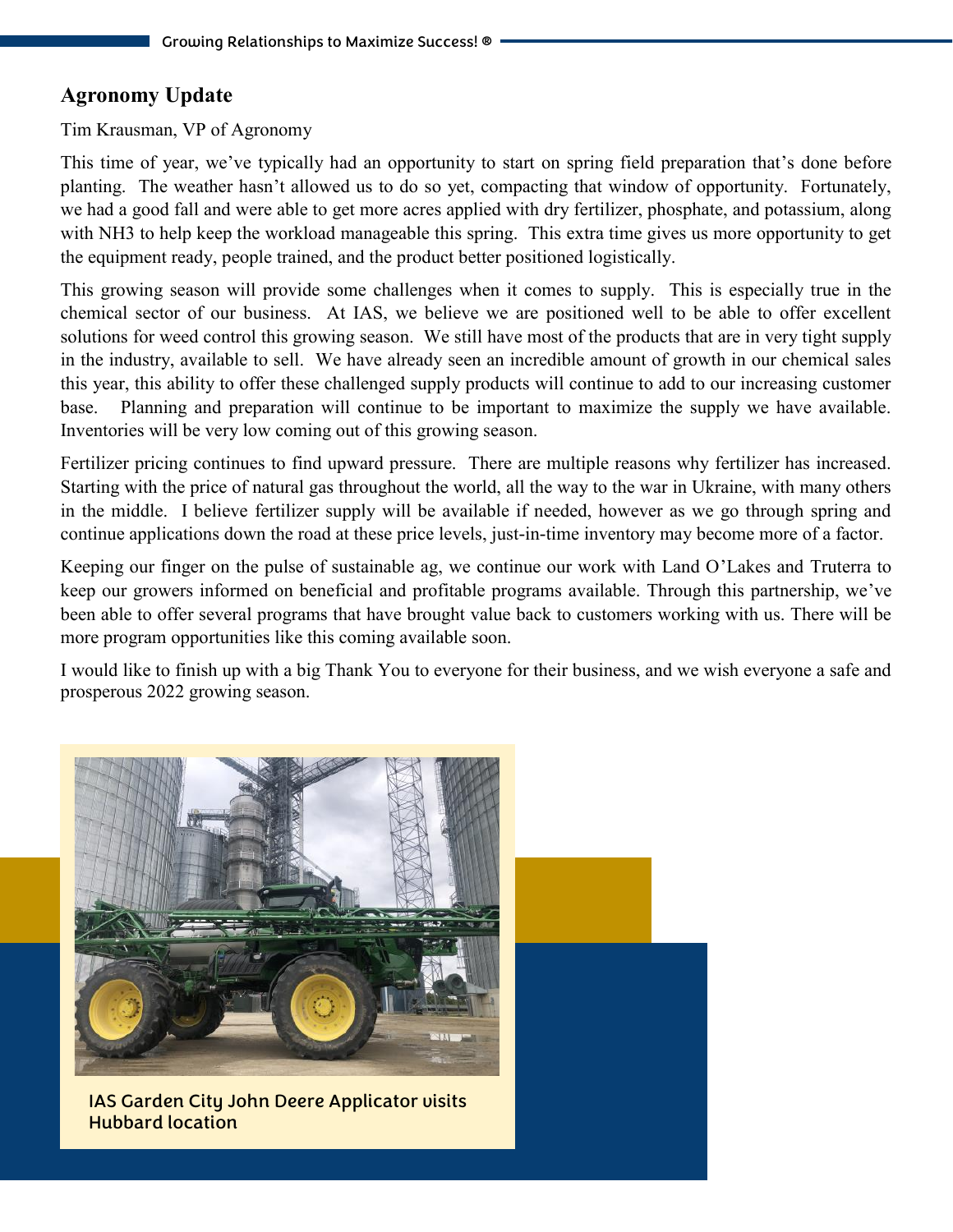## **The Impact of Inflation**

Brenda Hoefler, CFO

Hello Everyone,

We have all personally experienced first-hand what inflation has done to our bank accounts as rents and housing costs, groceries, fuel, repairs, healthcare costs, and other expenses have all risen dramatically this past year. Innovative Ag has experienced similar increases related to the general inflation including wages, fuel, replacement parts, supplies, etc. We also have a few areas that are experiencing inflation but there are other cost drivers increasing the costs as well, those include:

Interest Costs – Interest rates are starting to climb after several years of very low-interest rates that we've all grown accustomed to. In addition to the interest rate increases, our seasonal line is at an all-time high for this time of year. The increased seasonal line is primarily due to the higher commodity value of our grain and agronomy inventory, as well as approximately one-third of our line being on deposit with our commodity brokerage firms to maintain our futures hedge positions. This is one of the advantages of selling grain through IAS, you don't have to get the daily margin calls and use up your precious working capital, especially with the rising input costs.

We are fortunate to have a longstanding excellent banking relationship with CoBank, who provides us a very competitive borrowing rate based on our strong financial historical performance, and as a national cooperative they pay back a good cash patronage level each year on their earnings which reduces our effective borrowing rate even more.

Insurance Costs – Insurance costs are subject to inflation like most businesses as they are also impacted by rising replacement costs to rebuild and repair damaged items. In addition, our industry has been impacted significantly by major weather events including the August 2020 derecho, as well as explosions in aging concrete elevators, commodity fires, unfortunate grain fatalities, and higher frequency and costs of truck accidents due to less experienced drivers, underinsured motorists, and a more litigious society. We continue to look for ways to combat these increases by raising deductibles, being more selective on insured values, selfinsuring when possible, utilizing risk transfer mechanisms as feasible, and maintaining employee training and safety programs.

Software and Hardware Costs – No different than the other cost areas, these have seen inflation due to their own internal costs increases, but we've also incurred additional costs as we continue to work on improving the software, we must run our business and provide more value to our growers, from both a functional and security perspective. We continue to add layers of protection to our numerous systems to help thwart cyber-attacks and have spent a considerable amount of time and money over the past several months to do that, we've accomplished a lot, but this will be a never-ending journey.

Overall, given the inflation and the uncontrollable cost increases, we continue to manage the controllable costs of our business as if the costs were our own.

Thank you for your continued support, we appreciate your business. Best wishes for a safe spring.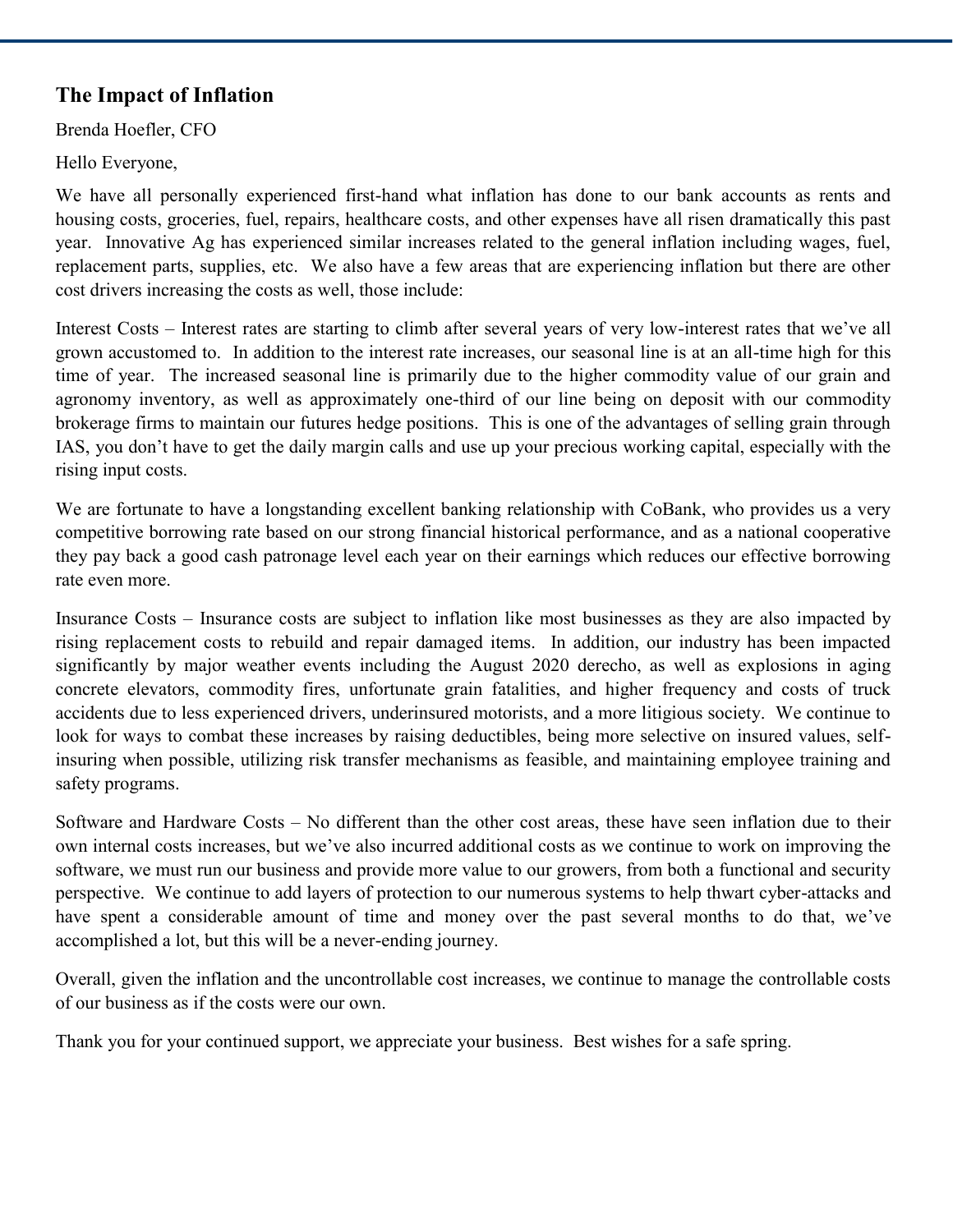# **Grain Spring Update**

Charlie White, Vice President of Grain

Does anyone else feel like this winter's grain and commodity markets felt a little bit like riding a bucking bronco, while on a roller-coaster, and trying to simultaneously gamble in Las Vegas? I've only completed one of those three things in my lifetime, so I can't say for sure how that would truly feel, but I'm imagining that's how to best describe how we've felt over the past few months watching the grain markets.

The leading cause of this volatility has been the amount of "black swan events" that we've seen enter the marketplace within a short amount of time including Covid-19, inflation, labor shortages, high fertilizer costs, and drought conditions causing crop shortages in South America. It isn't normal to see these events stack up on top of each other. Throw in the first war in Europe since World War II that is occurring in a breadbasket spot of the world, and we really have a lot of market disruption to wade through and try to make sense of.

With Ukraine being the 4<sup>th</sup> largest corn and wheat exporter in the world, on top of Russia being the largest wheat exporter to the world, global trade has been turned on its head. We've seen export capacity limited due to damage inflicted at the major ports within Ukraine which have many questioning the expansion of US exports to fill the corn gap. The spring planting season is right around the corner for Ukraine as well, which brings up the question of just how much of an impact will this have on their upcoming 2022 production.

The USDA is our best guidance today to try and answer the questions of global grain stocks and availability. We have seen a large amount of information come from them with the March  $31<sup>st</sup>$  Stocks and Planting Progress in addition to the April 8<sup>th</sup> WASDE report. Within these reports, the USDA did lower the Ukrainian corn export forecast down by an additional 4.5 MMT while seeing Argentina's corn crop unchanged while Brazil's got larger by 2 MMT. Additional worldwide changes will be watched closely in future reports. On the global stage, soybean production in Brazil was cut another 2 MMT while Argentina's crop size was kept unchanged. The net effect of world-ending stocks was raised on corn by 4.5 MMT, while beans were lowered by .4 MMT.

Domestically, the prospective plantings acreage number was the most surprising to the market, with corn planting intentions coming in well below average estimates at 89.5 million acres of corn and beans well above the average trade guess at 90.9 million acres. March  $1<sup>st</sup>$  stocks on hand of corn and beans were both slightly larger than last year but fell close to the average guess of 7.850 billion bushels of corn and 1.931 billion bushels of soybeans. The follow-up to the stocks report was the WASDE report that details changes to the ending stocks estimates. On corn, we saw no net change, with carry-out left at 1.440 billion bushels of corn after seeing corn used for ethanol increase by 25 million bu (mbu), which was offset by feed usage decline of 25 mbu. The soybean carry-out did shrink by 25 mbu to 260 mbu of beans on hand at the end of the marketing year after seeing exports raised by 25 mbu.

As we continue to work through the market volatility, I want to walk through with you one of the things you may have seen happen in the marketplace this spring so far due to the volatility. With the breakout of the Russian/Ukrainian war, the futures and the cash markets started to diverge or fall out of sync with each other. Throughout late February and into March, we saw the futures markets invert telling the market participants grain delivered today is worth more than tomorrow. While cash markets and processors were full of grain and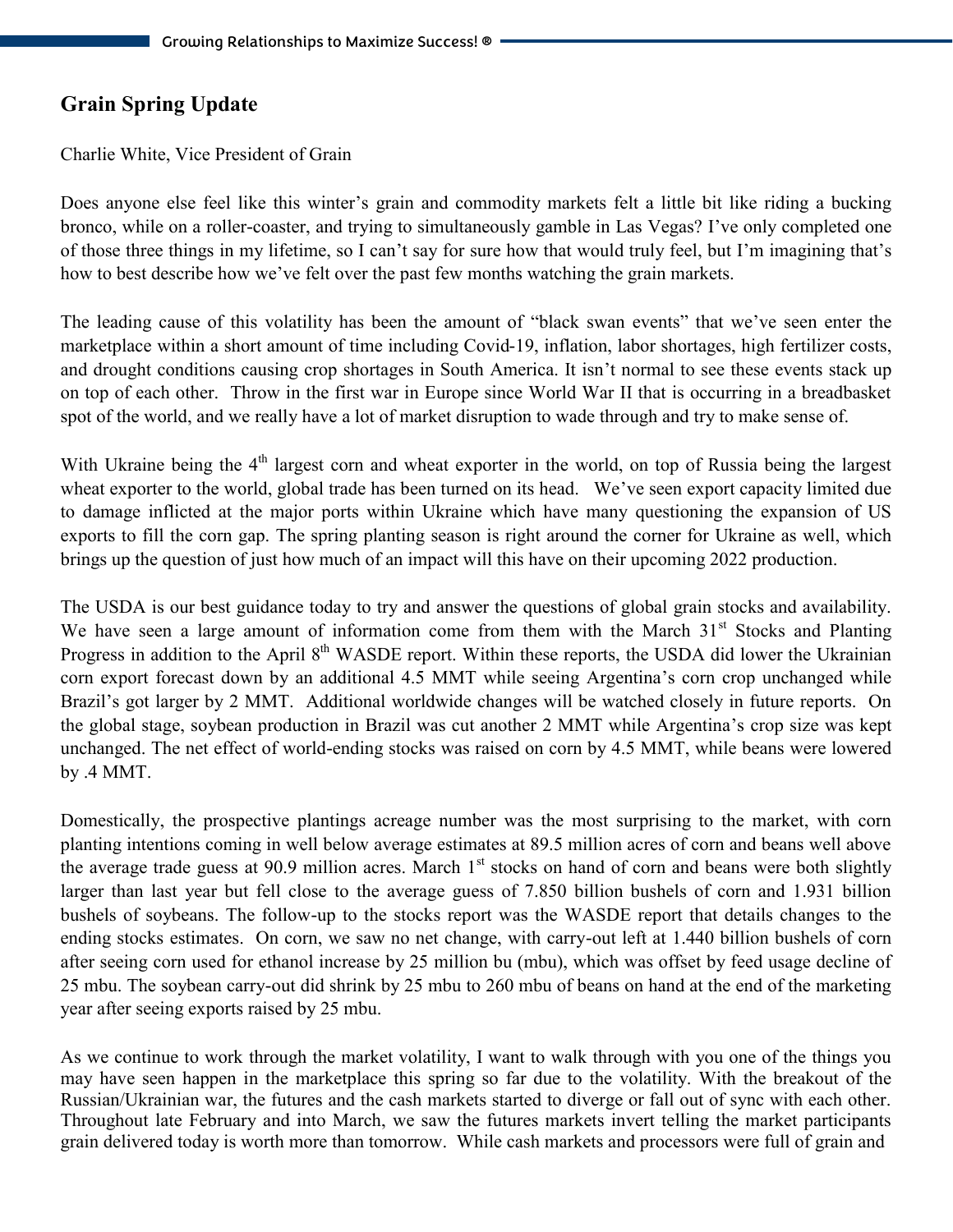trying to tell the marketplace the opposite and to hold off on selling and delivering grain until later delivery periods. That is partially why we saw cash bids start to bid against the July futures reference month to stabilize the daily spread swings and to try and build a carry into the summer months. Usually, that changeover doesn't occur until a month or two later than it happened this year.

At Innovative Ag Services, we're all here to work together with you as trusted partners through these volatile market environments. We are adding to our grain origination team soon, and I look forward to improving our service to you. We appreciate your business, please have a safe and productive spring!



Sunset on a grain load out of IAS Alden, IA Location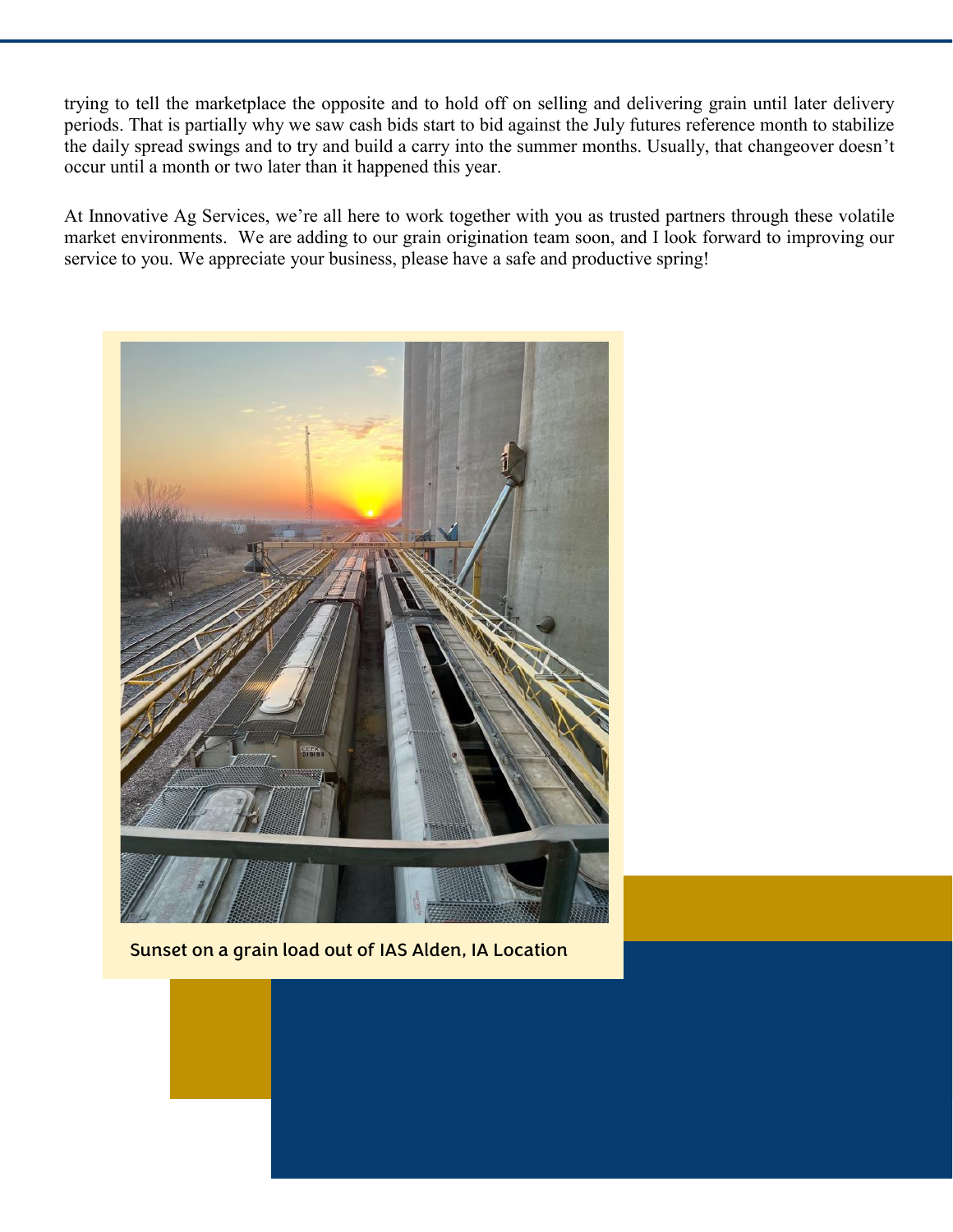#### **Challenges Becoming Just Part of the Business**

#### Mike Bachman, VP of Feed

Where do I start? We thought 2021 was a challenge, well hold on to your hats, 2022 looks to be even more challenging. We may as well get used to dealing with the unforeseen as every corner we turn we are met with opposition. In my 30 years in the feed business, I can honestly say we are in unchartered waters. Labor shortage, higher labor costs, logistic issues, high fuel costs, the lingering effects of Covid-19, and course the war in Ukraine are just a few of the major topics of discussion we are faced with today; seems like the perfect storm. What do all these issues have in common? They are impacting our feed business by disrupting our supply chain and ultimately adding higher input costs to our end users. Our feed team is working hard to find new ways and alternatives to overcome these challenges. Continuing to communicate and making sure our customers are aware of the challenges, we are facing is important as well so that we may help them strive toward profitability. Learning to change and adapt to the rapidly moving parts in our day-to-day operation will be key to our success and yours.

With that said, the feed division is tracking a little below budget. On the revenue side, total feed tons are down with margins slightly lower. Repairs and fuel are up in the first 6 months from an expense perspective. We continue to work on business goals with a sales focus on gaining new business and using technology and business management tools to help our producers.

Swine producers' margins have been slightly positive, and the outlook is uncertain. The biggest concern is herd health and the effect it is having on pig flow. The swine herd is down 4% leading to fewer kills. Add to that \$7.00 corn, and the inverse in the market and it raises a lot of questions. Our tonnage reflects these statements as we are down through the first half.

Our dairy tons and margins are slightly lower than last year. Demand for dairy products is good today as well as the price of milk. Future markets are trending upwards which is positive. The downside is input costs are higher and there is no real reason for that to change moving through the next several months.

On the beef side of things, bulk liquid and dry feed tons are up as feedlots fill back up. Cow/calf numbers are down affecting lower bagged tons moving through the locations and adding to our lower beef margins. There are positive takeaways from our beef team's perspective moving forward and we feel there are opportunities out there.

All eyes are on the planting season and the grain markets. We battled through the inverse last fall and this year looks to be no different. Our team is working to plan our grain needs between now and the start of this year's harvest. Please communicate with our grain department or feed sales team about options for your needs moving into the summer and fall months.

As our feed suppliers struggle with the same challenges we are faced with, it has become increasingly important that we are all anticipating and communicating feed supply and ingredient needs well in advance. I appreciate your patience and understanding. At the end of the day, we need to work together to provide excellent service to you, our customer.

The IAS Team thanks you for your continued business in these very volatile times and looks forward to "Growing Relationships to Maximize our Success "together!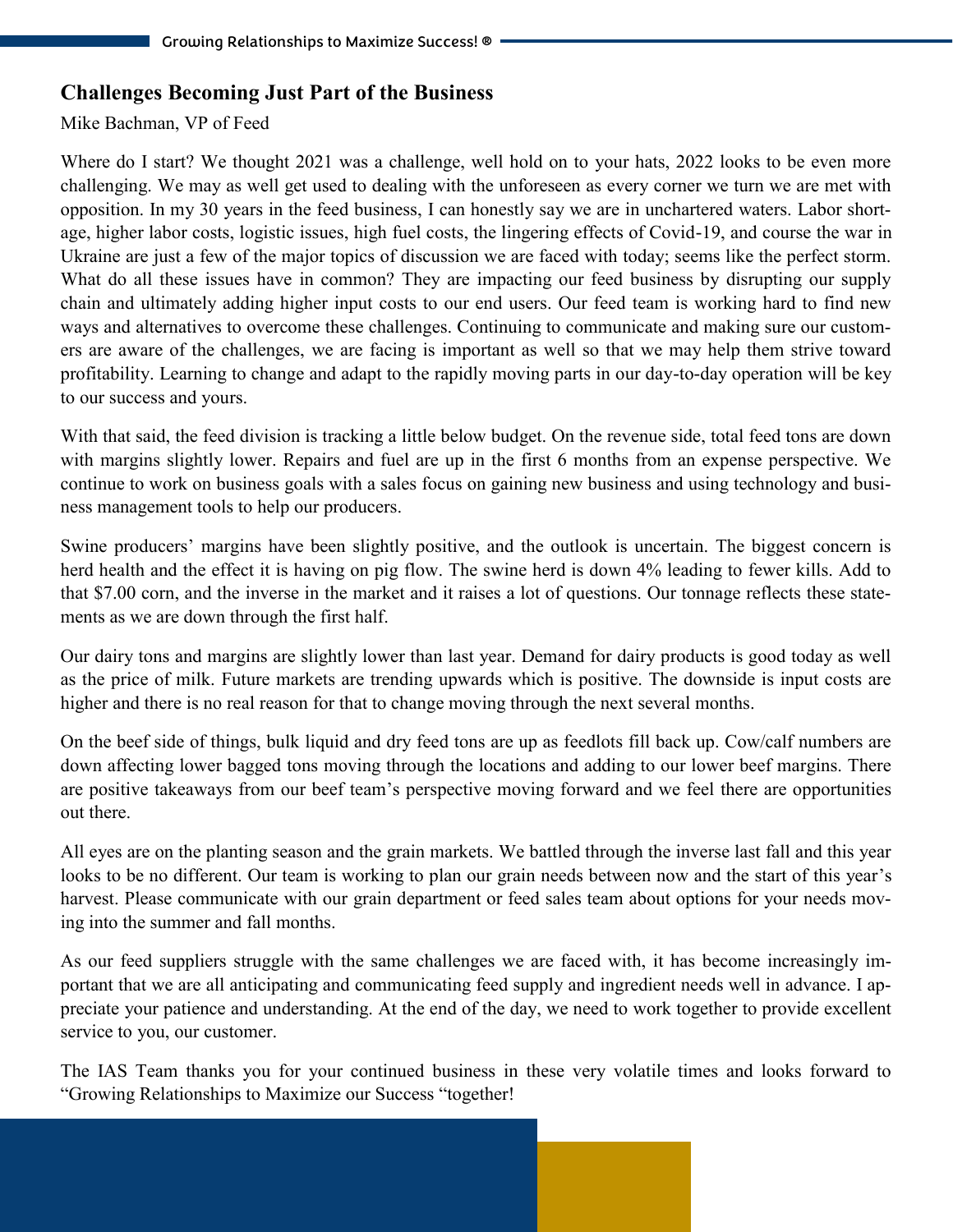# **Energy Spring Update**

Randy Swenson, VP of Energy

Hello from your man with gas!

For the last couple of years, we have been dealing with Covid issues and now, the world is in turmoil again. With food production issues, supply chain problems, slow economic recovery from the pandemic, and the effects of an overseas conflict, it seems rather clear that shortages, disruptions, and price hikes are here to stay. One day we will all look back on these times and wonder how we were able to keep our sanity. The week-toweek and sometimes day-to-day pricing volatility we are experiencing is unlike anything I have seen in these energy markets, and I began working in the industry in 1986. No need to beat a dead horse on all that is going on these days, but our lives have changed.

This past month's crude oil price has seen a fast-paced race to get higher than \$100. Once we hit that mark, it has been nothing but a whipsaw effect every day. You can read many overviews from experts and get a variety of opinions. All of them can give their opinion, but, diesel and gas prices are at levels we haven't seen for a while, and I would anticipate that they will continue high throughout the year. Propane is no different than the other energy commodities, whereas the price has increased this past month, just not at the rate of the others.

All this volatility has created issues of supply security that should be our top priority. Right now, product supply, storage capacity, pipeline capacity, and transportation capacity are on our radar. There have been some changes in all aspects of getting the supply from the refinery to the end-user and all those changes cost money. The consumer is extremely tired of footing the bill for all these cost increases, but the alternative is what? It all falls into my earlier statement that our lives have changed. The ag industry is a resilient group, and we will survive these times.

Locally, farmers/producers should keep in mind that is a good idea to keep their fuel tanks full, as these volatile markets could create tight supply and logistics. Price is one thing to try and capture, but supply is more vital. We continue to replace loads in our bulk plant when fuel is delivered, so I don't look for any big disruptions near term.

Later, we will be coming out with our propane summer fill price and that should give everyone an idea of where these prices will settle out for fall/winter contracts.

Thank you to all our customers for your business! Have a great Spring!



Beautiful morning at IAS! Welcome Spring!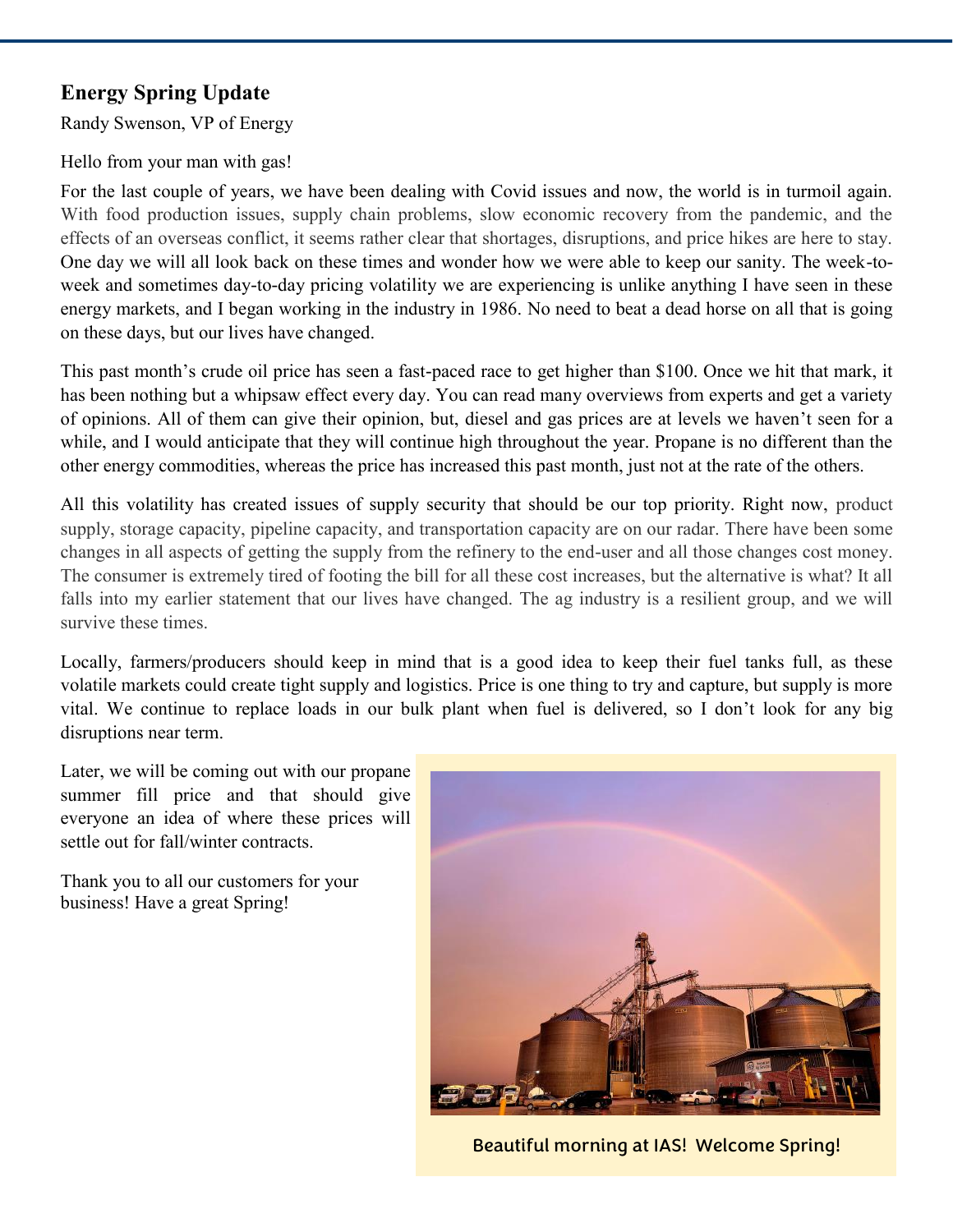#### **Spring Safety Update**

#### Bill Vetter, Safety and Compliance Director

We all welcome the nice weather and the opportunity to work outside and, in the fields. Consider the environment you are working in and the potential equipment hazards. Safety always needs to be considered and a priority in any task or operation we are involved with. We ask our employees and customers to be safe during this busy time of the year. Be sure to select and have on hand/use the appropriate Personal Protective Equipment (PPE). Innovative Ag Services is committed to safety, and everyone desires to send employees home safely along with meeting regulatory requirements in the workplace.

The weather and season change brings an increase in farm equipment and more vehicle traffic on rural roads. Learn to safely share the road with large equipment. Be mindful and look for the slow-moving vehicle (SMV)

sign. This is your warning to slow down and an indication the vehicle is traveling at or below 35 MPH. It takes just 5 seconds for a car traveling 55 MPH to travel 300-feet or the length of a football field. Don't get impatient when following slowmoving vehicles and follow the same rules when passing other vehicles. Do not pass in a no-passing zone, on a curve, on bridges, or near intersections. Be aware of wide or large equipment that maybe is hanging over on the shoulder that might have to swerve into the center to clear a mailbox or sign. At nighttime be on the lookout for a steady or flashing signal light that may be on the back of equipment or nurse tanks between the hours of sunset and sunrise as an indication of equipment traveling at or below 35 MPH. State code 321.383 has more information on SMV sign use and requirements if needed.



Watch for farm equipment with and without SMV signs and proceed with caution when you need to pass.

With spring fieldwork comes the application of crop nutrients, chemicals, and anhydrous ammonia to support the demand of our customers. Safely handling these types of products is paramount. Improper handling, or not following PPE requirements can have severe long-lasting tragic effects. Crop protection products can have harmful effects if precautions are not utilized and followed. Always read manufacture labels and safety data sheets for requirements and recommendations.

Anhydrous ammonia will always seek a source of moisture. Your eyes, face, and lungs are the most vulnerable and must be protected. Wearing a face shield, ventless goggles, and neoprene gloves with a liner is the first line of defense when working with chemicals or anhydrous ammonia. A face shield and wearing long sleeve clothing are highly recommended as part of your PPE when working around these items to prevent splashing onto your skin or entering your airway.

Water is your first line of defense when working around these items as water has a neutral PH base for chemicals and water is a must around anhydrous ammonia. Anhydrous ammonia will chemically burn the skin upon contact and continue for up to 15 minutes. Water for 15 minutes in exposed areas is a must and never apply ointments. All nurse tanks have five gallons of emergency water tanks on them and is a good idea/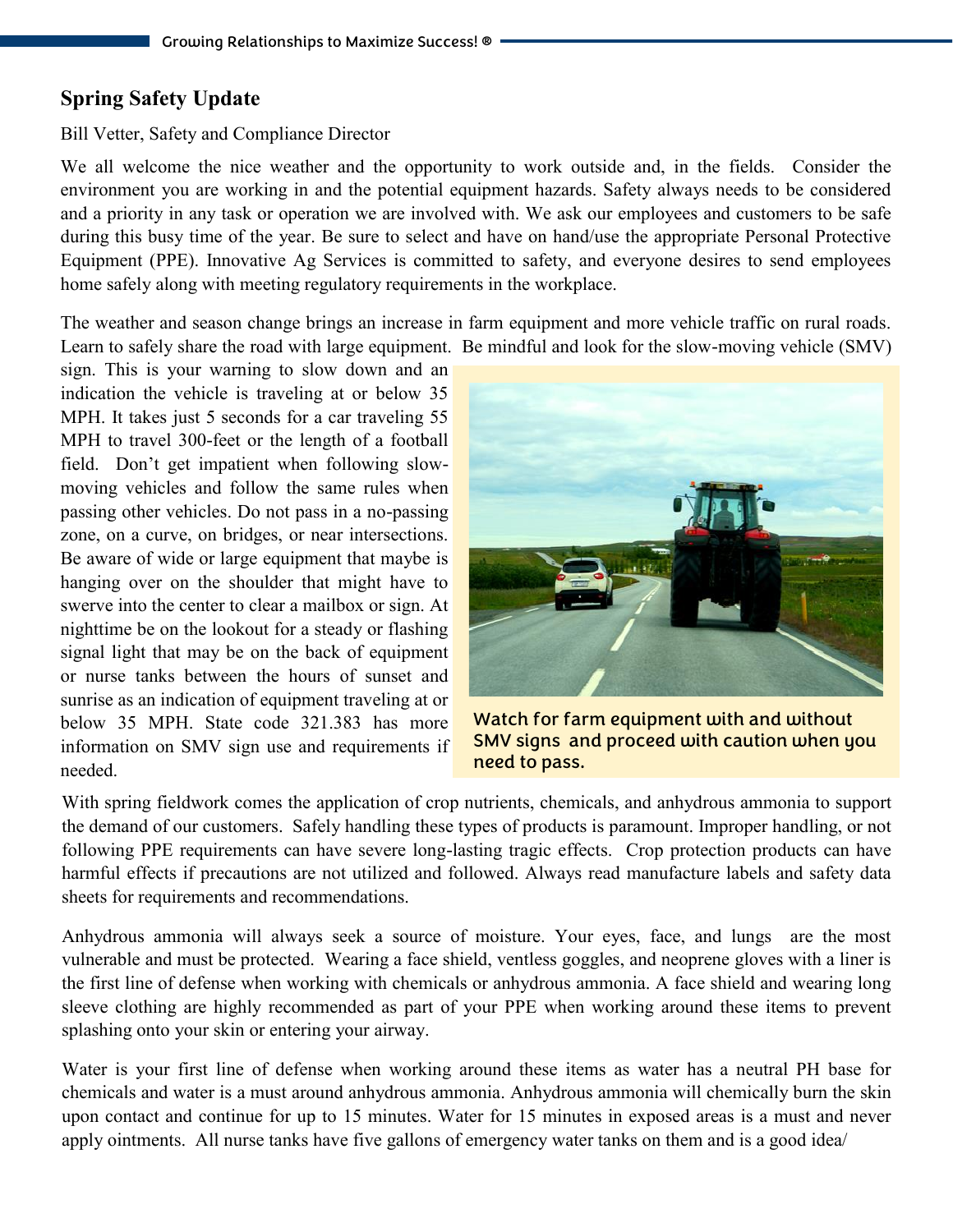recommendation for customers to carry a personal supply of water in vehicles and tractor cabs or on their person for immediate accessibility.

Ensure caution is exercised when handling transfer chemical hoses or anhydrous hoses to prevent accidental discharge. Be certain valves are closed and any trapped material is bled down before disconnecting. All valves on a nurse tank must be closed before transportation on the roadway to meet Department of Transportation (DOT) standards. Always replace dust caps when a hose is disconnected. When towing a nurse tank do not exceed the maximin speed of 35 MPH to meet safety and DOT regulations. The potential for a serious accident increases at higher speeds and lacks sufficient braking capacity to safely control the wagon at higher speeds.

Most farmworker injuries are caused by tractor incidents: overturns, being run over, equipment attachments mishaps, and power take-off systems. Please be aware of your surroundings and hazards to exercise extra caution this time of year. Take that extra moment and inspect equipment; Conduct pre-operational checks and roadworthy safety equipment checks of safety chains, drawbar pins/safety pins, proper lighting, and SMV signs.

Innovative Ag Services recognizes that our customers and employees are our most valuable assets. Our customers are important end users of our services and products as continuing our growth and success as a company. We are firmly committed to customer service and employee safety and will do everything possible to prevent incidents. Have a safe spring!

# **Get Out Your Cameras and Show Off**

**Your Creative Side with** 

**Innovative Ag Services** 

## **Annual Calendar Photo Contest!**

Want your photo showcased in our 2023 calendar? Send in your photos that evoke the heart of cooperative lifestyle. Share with us, and your fellow coop members the quiet scenes and breathtaking vistas that define our cooperative world, as seen through your eyes.



2022 Calendar Contest Photo Winner Holly Bries

Whether it's a scenic landscape, a snapshot of everyday life, or an action photo, we invite you to share your images. Winning entries will be featured in the 2023 calendar.

Photos must be submitted by **August 31st , 2022**.

Photo contest rules and forms can be found at [https://www.innovativeag.com](innovativeag.com) on the home page under News & Press. All photo submissions can be emailed to **hr.dept@ias.coop**.